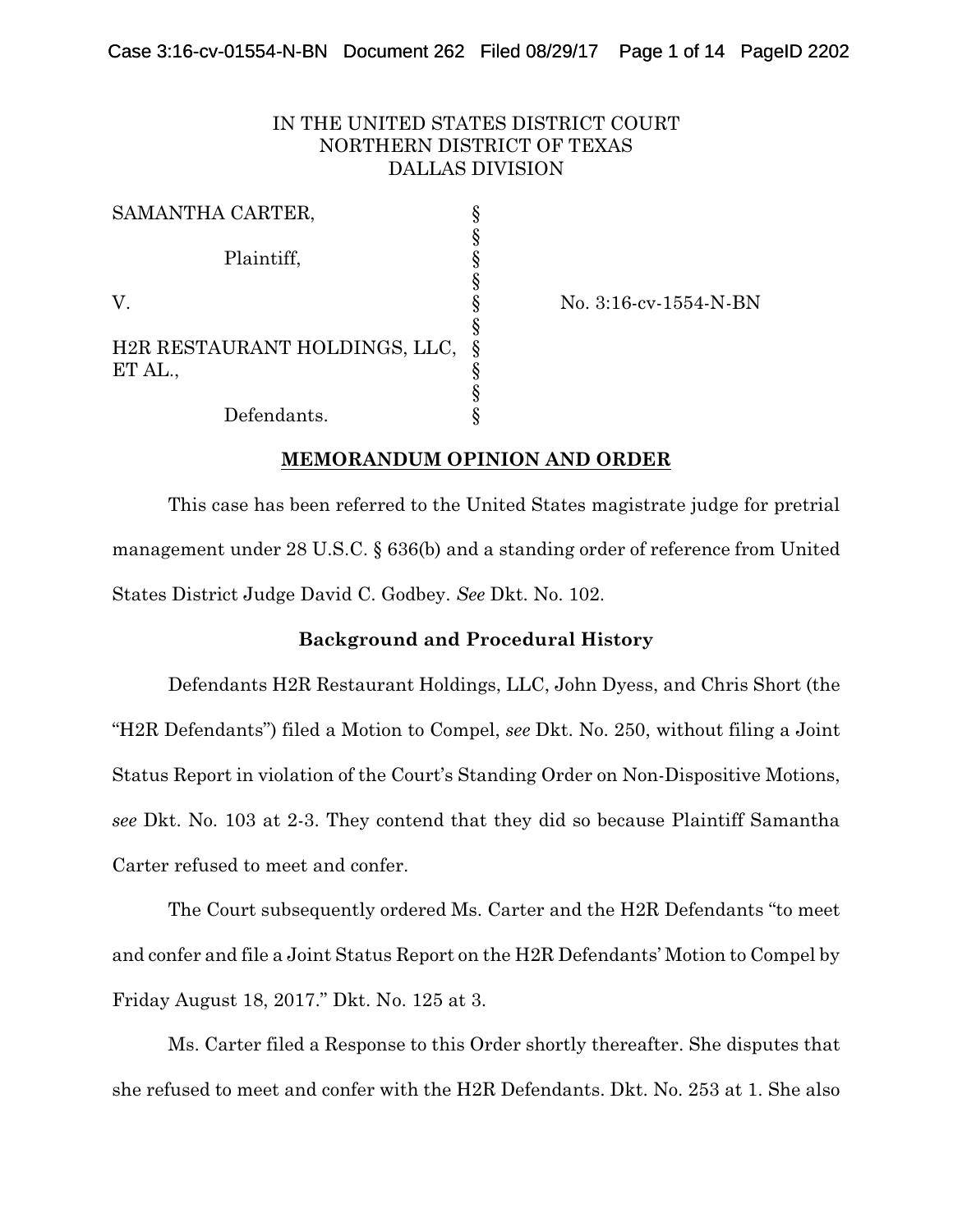appears to contend that she stands by her responses to the H2R Defendants' discovery requests and that a meet-and-confer session would be pointless as a result. *See id.* at 1-3.

The H2R Defendants filed a Joint Status Report on August 18, 2017. *See* Dkt. No. 258. In their Joint Status Report, they contend that their counsel "has attempted to communicate with Plaintiff to comply with the Court's Order [and that] Plaintiff has failed to respond." *Id.* at 1.

#### **Legal Standards**

Federal Rule of Civil Procedure 37(a) governs motions to compel discovery responses. Rule 37(a)(3)(B) provides that a party seeking discovery may move for an order compelling production against another party when the latter has failed to produce documents requested under Federal Rule of Civil Procedure 34 or to answer an interrogatory under Federal Rule of Civil Procedure 33. *See* FED. R. CIV. P. 37(a)(3)(B)(iii)-(iv). For purposes of Rule 37(a), "an evasive or incomplete disclosure, answer, or response must be treated as a failure to disclose, answer, or respond." FED. R. CIV. P. 37(a)(4).

The party resisting discovery must show specifically how each discovery request is not relevant or otherwise objectionable. *See McLeod, Alexander, Powel & Apffel, P.C. v. Quarles*, 894 F.2d 1482, 1485 (5th Cir. 1990). And a party who has objected to a discovery request must, in response to a motion to compel, urge and argue in support of his objection to a request, and, if he does not, he waives the objection. *See Sonnino v. Univ. of Kansas Hosp. Auth.*, 221 F.R.D. 661, 670-71 (D. Kan. 2004). A party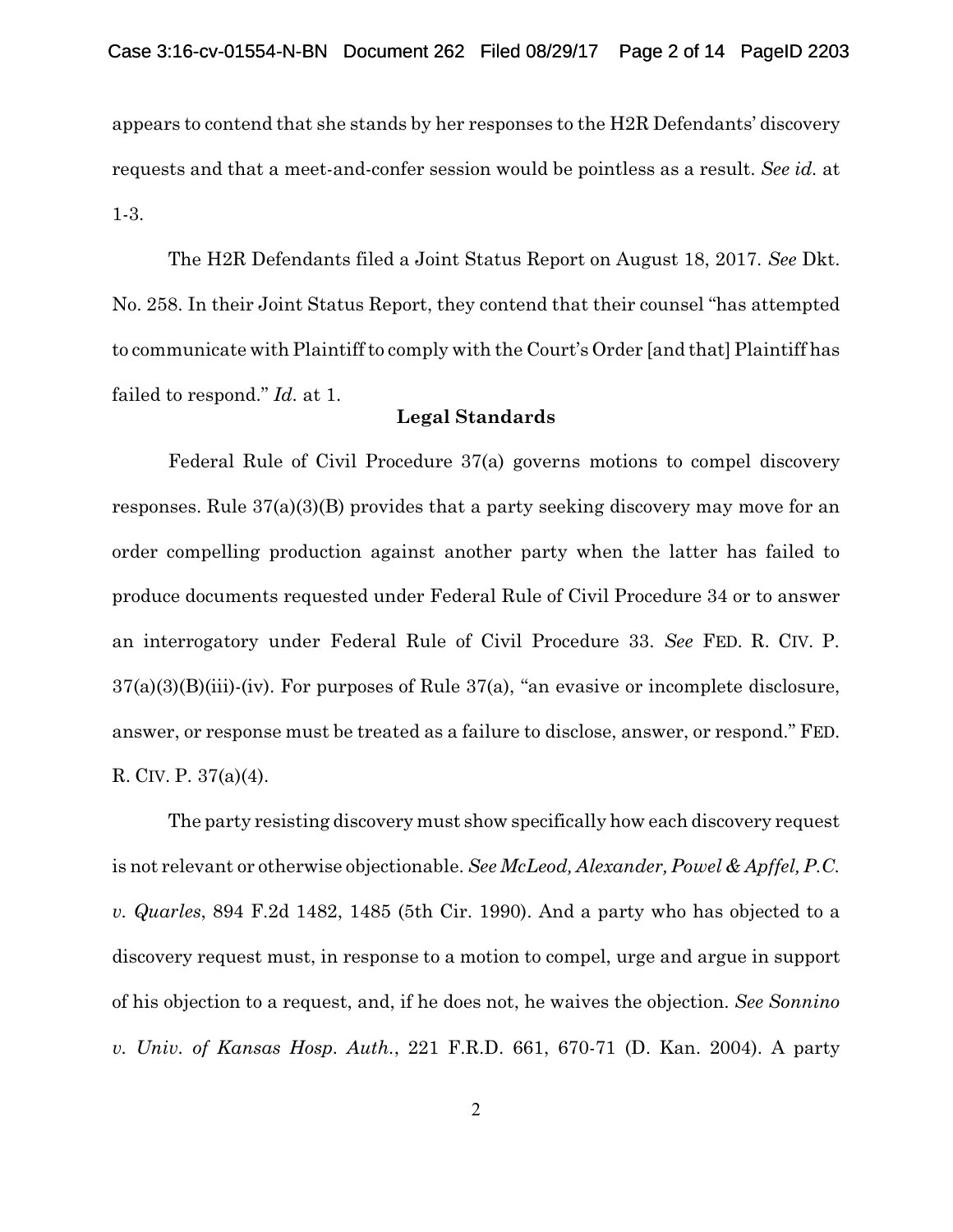#### Case 3:16-cv-01554-N-BN Document 262 Filed 08/29/17 Page 3 of 14 PageID 2204

resisting discovery must show how the requested discovery was overly broad, burdensome, or oppressive by submitting affidavits or offering evidence revealing the nature of the burden. *See Merrill v. Waffle House, Inc.*, 227 F.R.D. 475, 477 (N.D. Tex. 2005); *see also S.E.C. v. Brady*, 238 F.R.D. 429, 437 (N.D. Tex. 2006) ("A party asserting undue burden typically must present an affidavit or other evidentiary proof of the time or expense involved in responding to the discovery request.").

Federal Rules of Civil Procedure Rules 26(b) and 26(c) have been amended, effective December 1, 2015. For the reasons that the Court has previously explained, the amendments to Rule 26 do not alter the burdens imposed on the party resisting discovery discussed above. *See Carr v. State Farm Mutual Automobile Insurance Company*, 312 F.R.D. 459, 463-69 (N.D. Tex. 2015). Rather, just as was the case before the December 1, 2015 amendments, under Rule  $26(b)(1)$  and  $26(b)(2)(C)(iii)$ , a court can – and must – limit proposed discovery that it determines is not proportional to the needs of the case, considering the importance of the issues at stake in the action, the amount in controversy, the parties' relative access to relevant information, the parties' resources, the importance of the discovery in resolving the issues, and whether the burden or expense of the proposed discovery outweighs its likely benefit – and the court must do so even in the absence of a motion. *See Crosby v. La Health Serv. & Indem. Co.*, 647 F.3d 258, 264 (5th Cir. 2011). As amended, Rule 26(b)(2)(C) provides that, "[o]n motion or on its own, the court must limit the frequency or extent of discovery otherwise allowed by these rules or by local rule if it determines that: (i) the discovery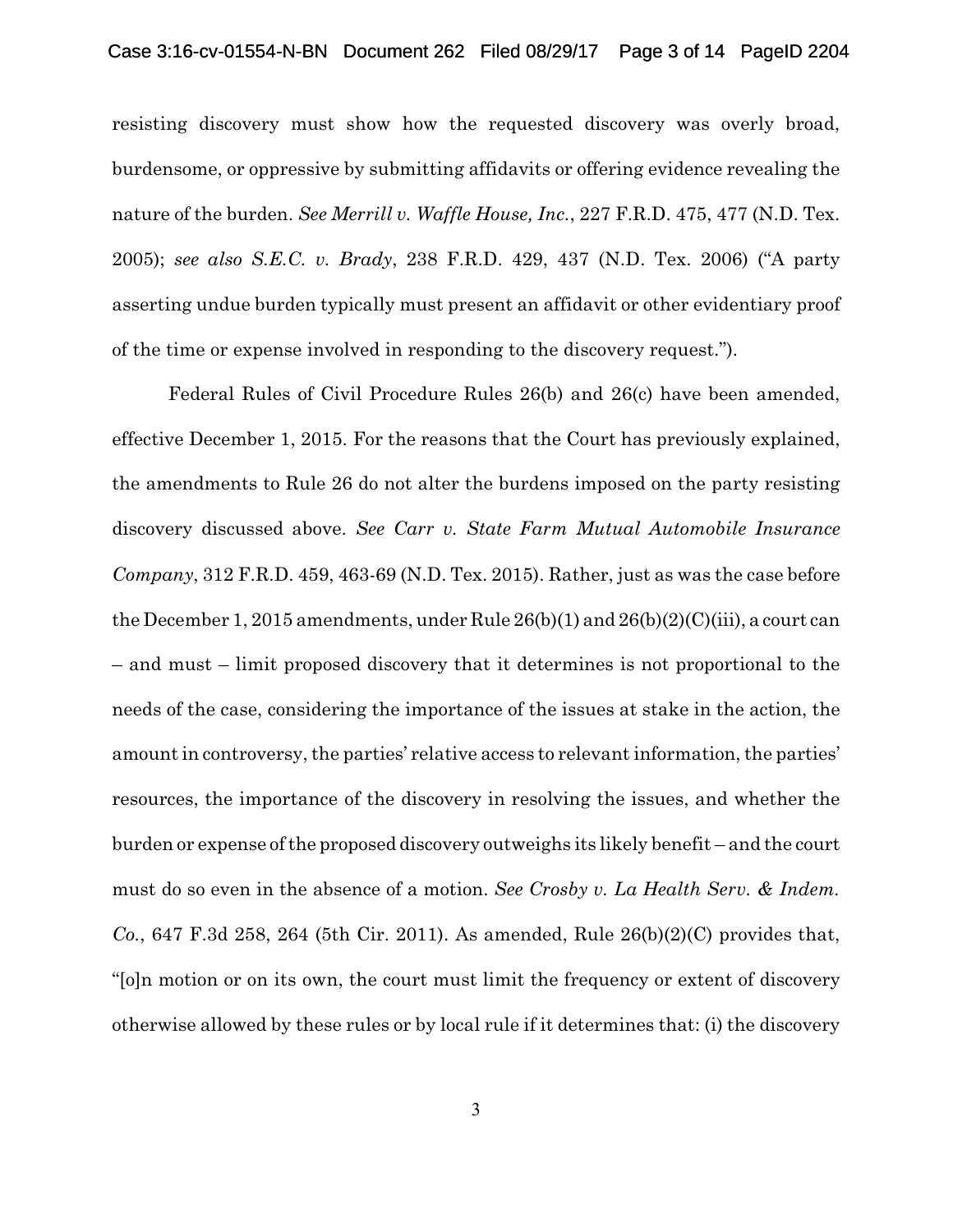sought is unreasonably cumulative or duplicative, or can be obtained from some other source that is more convenient, less burdensome, or less expensive; (ii) the party seeking discovery has had ample opportunity to obtain the information by discovery in the action; or (iii) the proposed discovery is outside the scope permitted by Rule 26(b)(1)." FED. R. CIV. P. 26(b)(2)(C).

Rule 26(b)(1), as amended, provides that, "[u]nless otherwise limited by court order, the scope of discovery is as follows: Parties may obtain discovery regarding any nonprivileged matter that is relevant to any party's claim or defense and proportional to the needs of the case, considering the importance of the issues at stake in this action, the amount in controversy, the parties' relative access to relevant information, the parties' resources, the importance of the discovery in resolving the issues, and whether the burden or expense of the proposed discovery outweighs its likely benefit. Information within this scope of discovery need not be admissible in evidence to be discoverable." FED. R. CIV. P. 26(b)(1).

But a party seeking to resist discovery on these grounds still bears the burden of making a specific objection and showing that the discovery fails the proportionality calculation mandated by Rule 26(b) by coming forward with specific information to address – insofar as that information is available to it – the importance of the issues at stake in the action, the amount in controversy, the parties' relative access to relevant information, the parties' resources, the importance of the discovery in resolving the issues, and whether the burden or expense of the proposed discovery outweighs its likely benefit.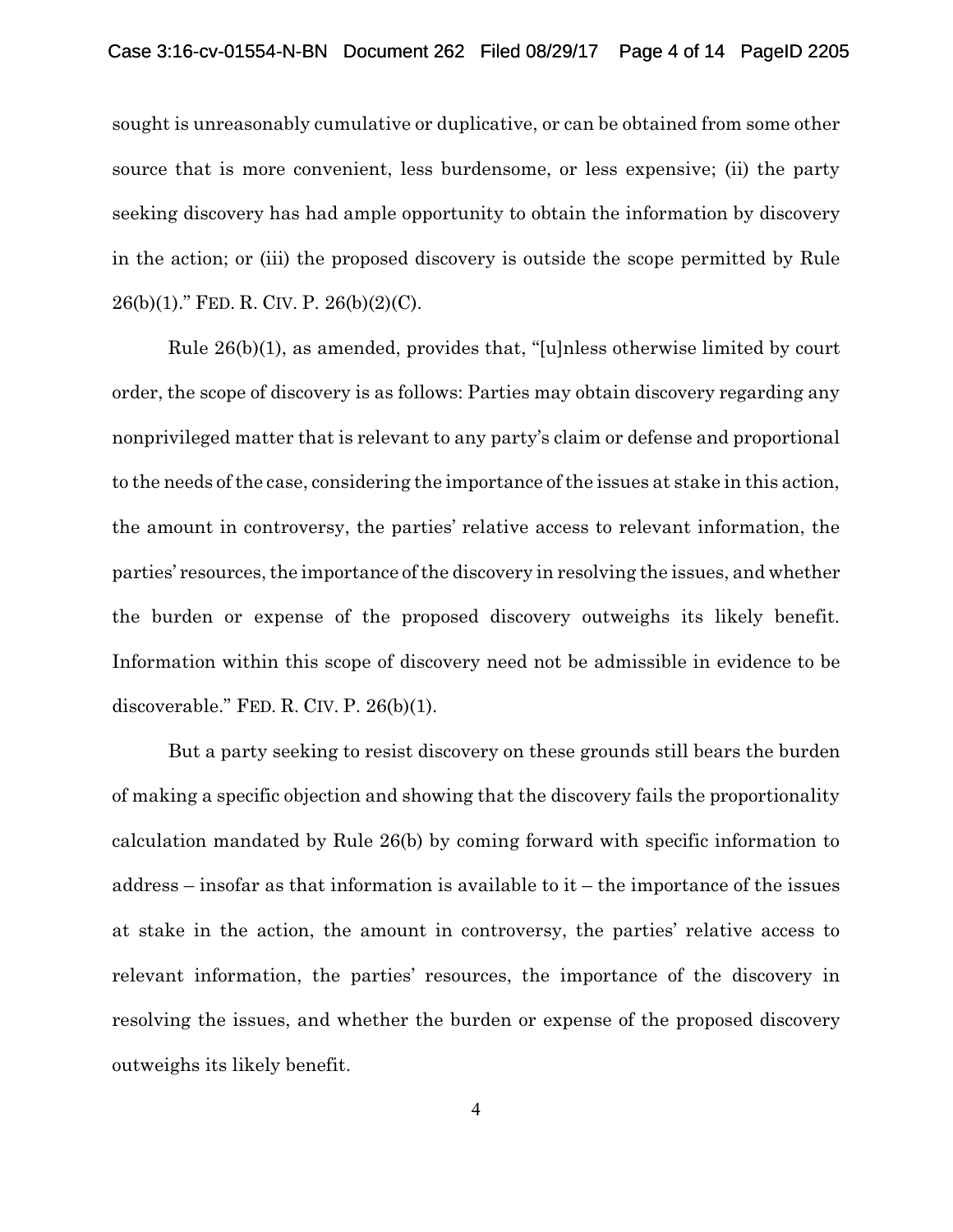The party seeking discovery, to prevail on a motion to compel or resist a motion for protective order, may well need to make its own showing of many or all of the proportionality factors, including the importance of the issues at stake in the action, the amount in controversy, the parties' relative access to relevant information, the parties' resources, and the importance of the discovery in resolving the issues, in opposition to the resisting party's showing. And the party seeking discovery is required to comply with Rule 26(b)(1)'s proportionality limits on discovery requests; is subject to Rule 26(g)(1)'s requirement to certify "that to the best of the person's knowledge, information, and belief formed after a reasonable inquiry: ... (B) with respect to a discovery request..., it is: (i) consistent with these rules and warranted by existing law or by a nonfrivolous argument for extending, modifying, or reversing existing law, or for establishing new law; (ii) not interposed for any improper purpose, such as to harass, cause unnecessary delay, or needlessly increase the cost of litigation; and (iii) neither unreasonable nor unduly burdensome or expensive, considering the needs of the case, prior discovery in the case, the amount in controversy, and the importance of the issues at stake in the action"; and faces Rule  $26(g)(3)$  sanctions "[i]f a certification violates this rule without substantial justification." FED. R. CIV. P.  $26(g)(1)(B)$ ,  $26(g)(3)$ ; *see generally Heller v. City of Dallas*, 303 F.R.D. 466, 475-77, 493-95 (N.D. Tex. 2014).

But the amendments to Rule 26(b) and Rule  $26(c)(1)$  do not alter the basic allocation of the burden on the party resisting discovery to – in order to prevail on a motion for protective order or successfully resist a motion to compel – specifically object and show that the requested discovery does not fall within Rule 26(b)(1)'s scope of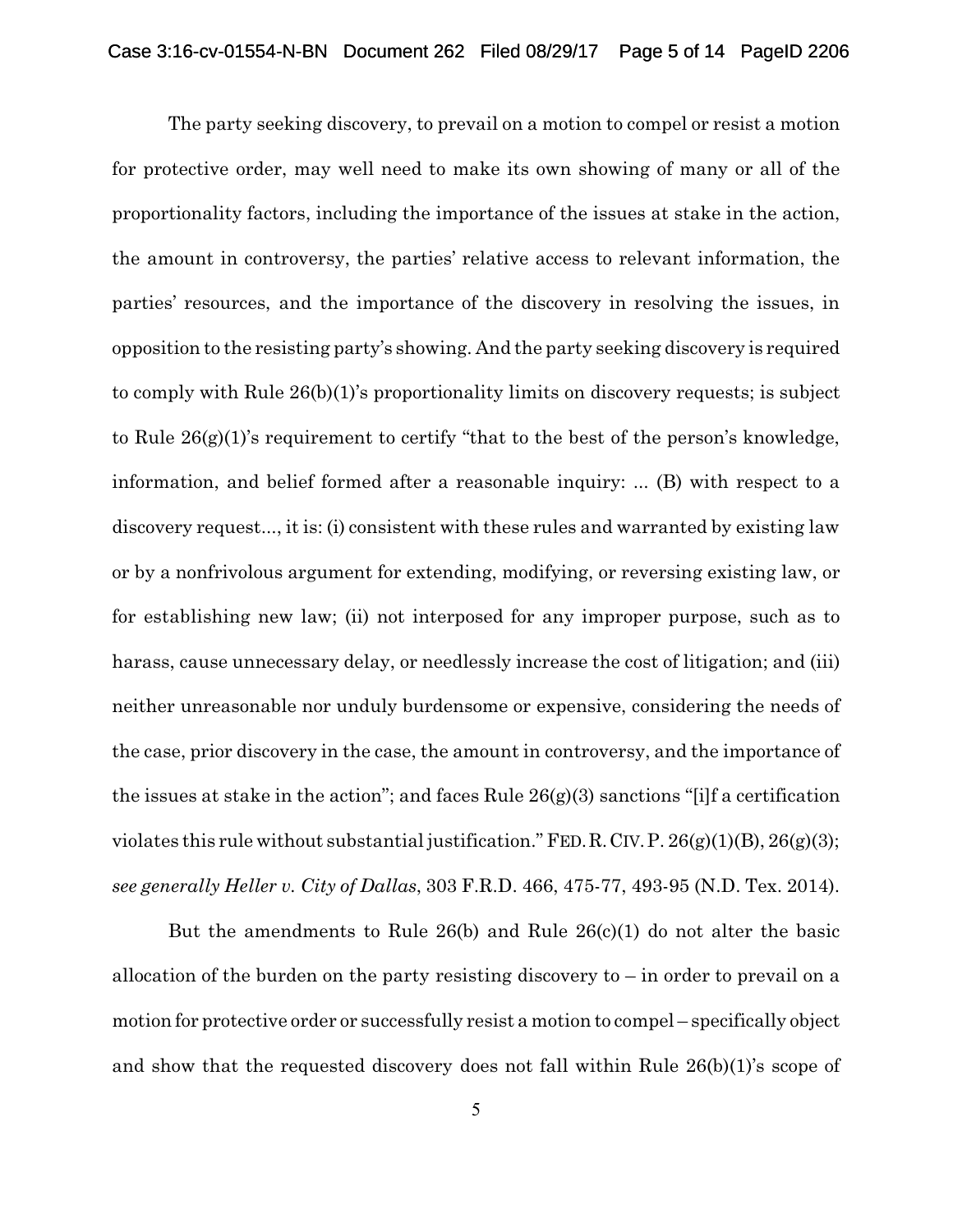relevance (as now amended) or that a discovery request would impose an undue burden or expense or is otherwise objectionable. *See McLeod*, 894 F.2d at 1485; *Heller*, 303 F.R.D. at 483-93.

Additionally, "a proper Rule 37(a) motion to compel ... must include a certification that the movant has made a good faith effort to meet and confer regarding the specific discovery disputes at issue, and to resolve them without court intervention, as required by Federal Rule of Civil Procedure 37(a)(1) and Northern District of Texas Local Civil Rule 7.1." *Samsung Elecs. Am. Inc. v. Chung*, No. 3:15-cv-4108-D, 2017 WL 896897, at \*13 (N.D. Tex. Mar. 7, 2017) (internal quotation marks omitted); *accord* FED. R. CIV. P. 37(a)(1) ("The motion must include a certification that the movant has in good faith conferred or attempted to confer with the person or party failing to make disclosure or discovery in an effort to obtain it without court action."); *Brown v. Bridges*, No. 12-cv-4947-P, 2015 WL 11121361, at \*4 (N.D. Tex. Jan. 30, 2015) ("Conference requirements encourage resolving discovery disputes without judicial involvement. Failure to confer or attempt to confer may result in unnecessary motions. When the court must resolve a dispute that the parties themselves could have resolved, it must needlessly expend resources that it could better utilize elsewhere. Failure to confer generally serves as a basis for denying a discovery motion." (internal quotation marks and citations omitted)), *on reconsideration in part*, 2015 WL 12532137 (N.D. Tex. June 22, 2015); *Brown v. Bridges*, No. 3:12-cv-4947-P, 2014 WL 2777373, at \*2 (N.D. Tex. June 19, 2014) ("[T]he conference requirement is in place to require the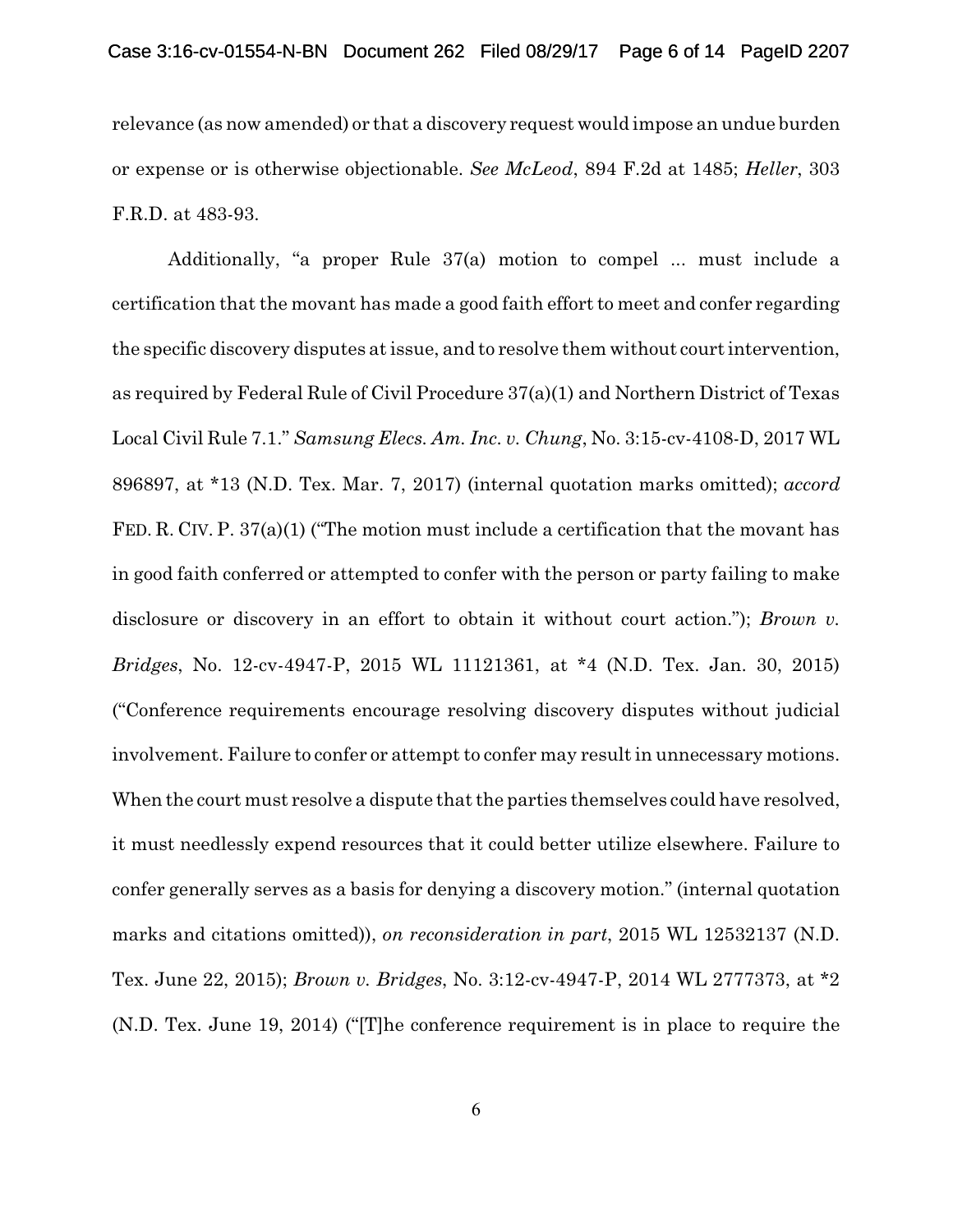parties to communicate and coordinate in good faith to attempt to resolve any nondispositive dispute without court intervention. The requirement is part and parcel of the ethical rules governing attorneys and the court rules governing all parties, including pro se parties, that require all parties to engage in meaningful discussions in an attempt to resolve matters without court intervention. *See Dondi Properties Corp. v. Commerce Savings & Loan Ass'n*, 121 F.R.D. 284, 289-90 (N.D. Tex.1988)."). "When a motion to compel addresses a number of matters, a good faith effort to confer typically requires that the parties discuss each matter in good faith to comply with conference requirements. When it may require several hours of court time to resolve the numerous issues raised; it seems logical that the parties will have spent an equal or greater amount of time attempting to resolve the issues without judicial involvement." *Brown*, 2015 WL 11121361, at \*4 (internal quotation marks and citation omitted).

A proper Rule 37(a) motion to compel also "must attach a copy of the discovery requests at issue (such as Rule 34 requests for production or inspection, Rule 33 interrogatories, a transcript of deposition testimony, deposition notice, or subpoena) and of the resisting party's responses and objections to those requests; must specifically and individually identify each discovery request in dispute and specifically, as to each request, identify the nature and basis of the dispute, including, for example, explaining ... how a response or answer is deficient or incomplete, and ask the Court for specific relief as to each request; and must include a concise discussion of the facts and authority that support the motion as to each discovery request in dispute." *Samsung*,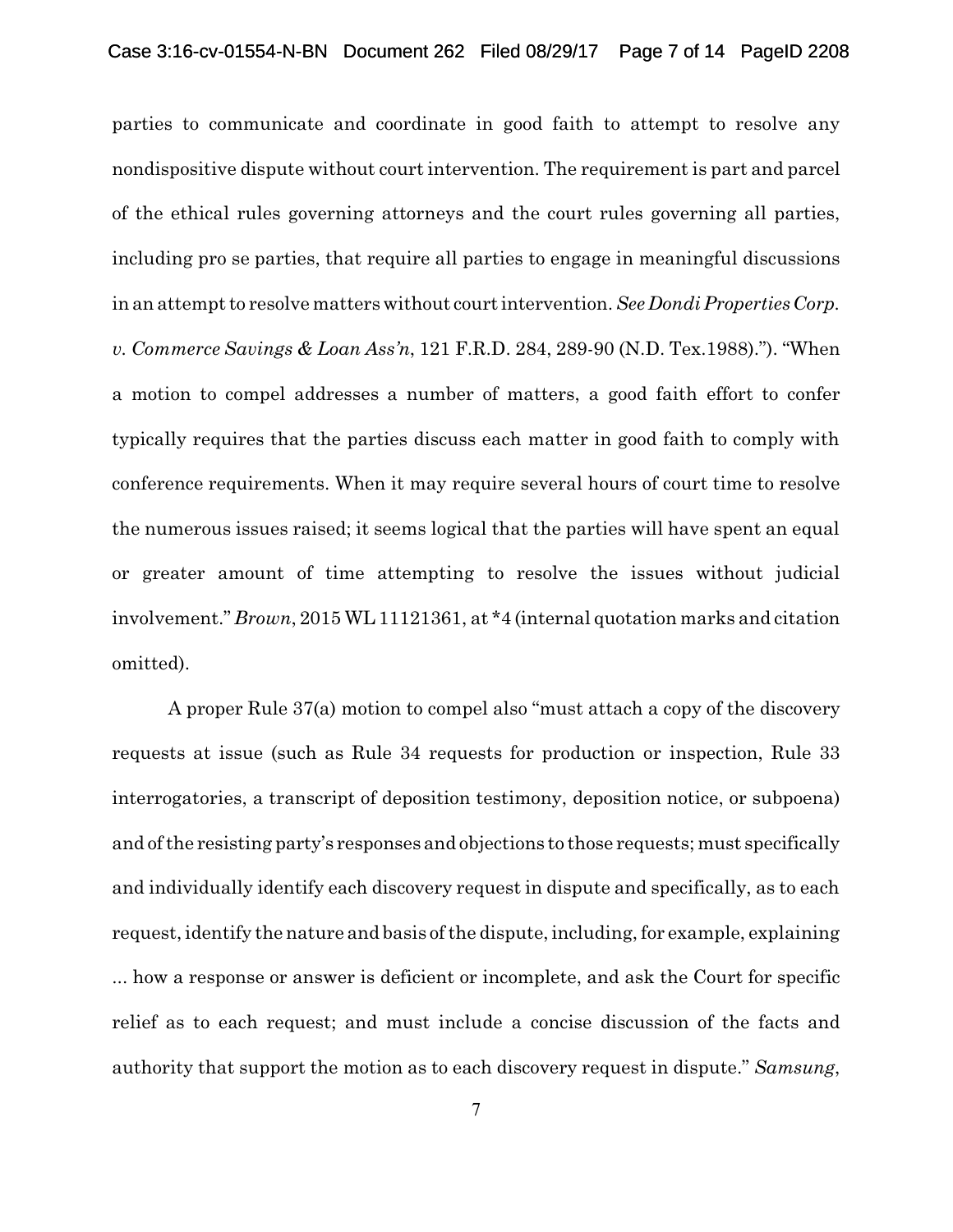2017 WL 896897, at \*13.

Federal Rule of Civil Procedure 37(a)(5)(A) provides that, if a motion to compel is granted, or if the requested discovery is provided after the motion was filed, "the court must, after giving an opportunity to be heard, require the party ... whose conduct necessitated the motion, the party or attorney advising that conduct, or both to pay the movant's reasonable expenses incurred in making the motion, including attorney's fees," except that "the court must not order this payment if: (i) the movant filed the motion before attempting in good faith to obtain the disclosure or discovery without court action; (ii) the opposing party's nondisclosure, response, or objection was substantially justified; or (iii) other circumstances make an award of expenses unjust." FED. R. CIV. P. 37(a)(5)(A).

Federal Rule of Civil Procedure  $37(a)(5)(B)-(C)$  further provides in pertinent part that, "[i]f the motion is denied, the court may issue any protective order authorized under Rule 26(c) and must, after giving an opportunity to be heard, require the movant, the attorney filing the motion, or both to pay the party ... who opposed the motion its reasonable expenses incurred in opposing the motion, including attorney's fees," "[b]ut the court must not order this payment if the motion was substantially justified or other circumstances make an award of expenses unjust," and that, "[i]f the motion is granted in part and denied in part, the court may issue any protective order authorized under Rule 26(c) and may, after giving an opportunity to be heard, apportion the reasonable expenses for the motion." FED. R. CIV. P.  $37(a)(5)(B)-(C)$ .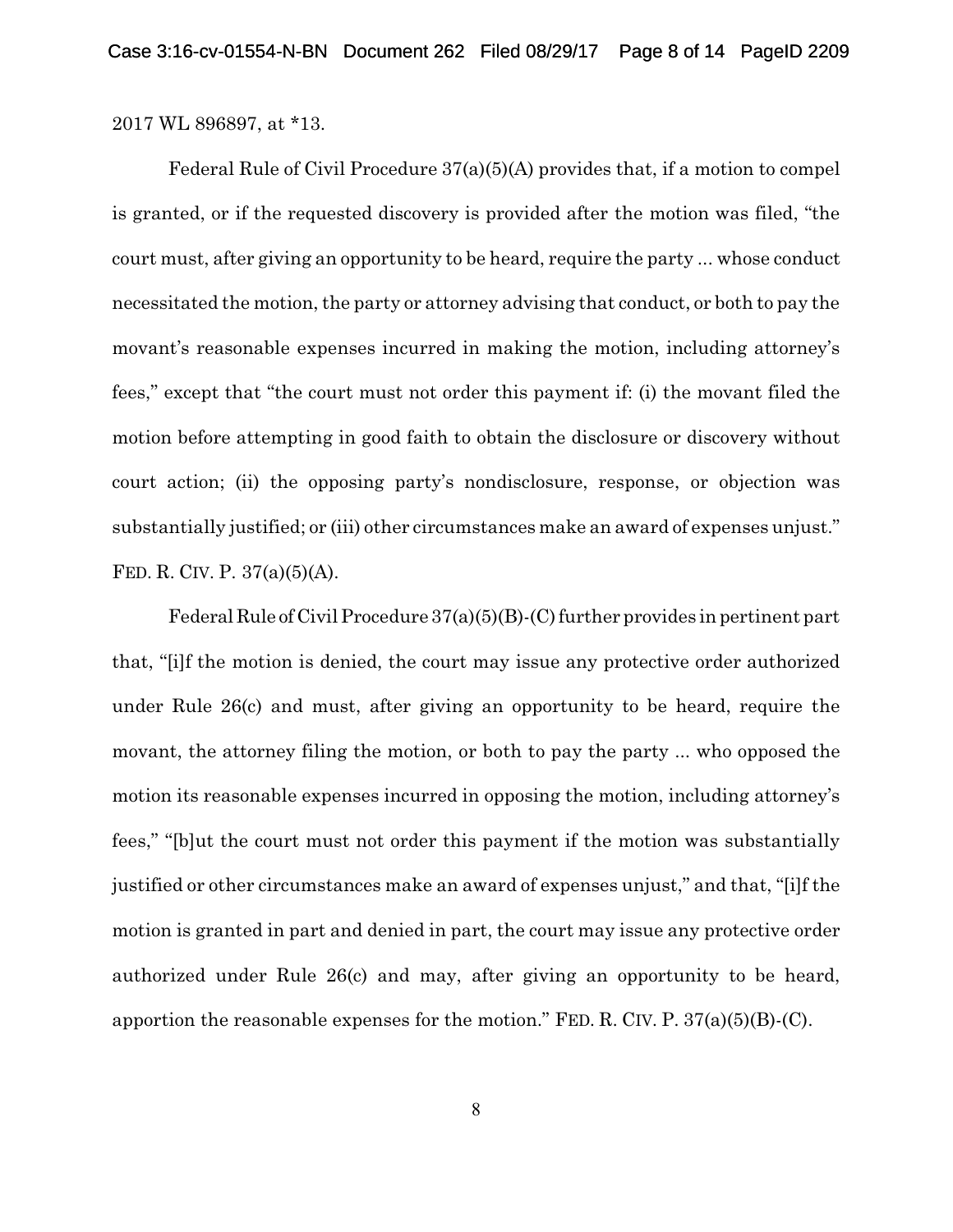## **Discussion**

# I. The Court will not grant the H2R Defendants' request for a sanction for Ms. Carter's refusal to meet and confer.

The H2R Defendants ask the Court to impose an unspecified sanction on Ms.

Carter for refusal to meet and confer. *See* Dkt. No. 258 at 2. To the extent that they

intended to ask the Court to grant their motion in full for this reason, their request is

denied.

As another judge in this district has explained, "[a] failure to satisfy conference requirements does not ... mandate" that the Court rule against the non-compliant party. *Brown*, 2015 WL 11121361, at \*5.

[T]he Court retains discretion to "waive strict compliance with the conference requirements" and to consider the motions on their merits. The Court may deem a failure to confer excusable when the conference would merely be "a waste of time," *Vinewood Capital, L.L.C. v. Al Islami*, No. 4:06-cv-316-Y, 2006 WL 3151535, at \*2 (N.D. Tex. Nov. 2, 2006), or when "it is clear that the motion is opposed and that a conference would neither have eliminated nor narrowed the parties' dispute," *Obregon v. Melton*, No. 3:02-cv-1009-D, 2002 WL 1792086, at \*1 n.3 (N.D. Tex. Aug. 2, 2002). But the Court will not presume that a conference will be unproductive and a waste of time simply because the parties have a bitter history and an apparent inability to get along well. The conference requirements of the Federal Rules of Civil Procedure and the local rules of this Court serve the important function of narrowing or eliminating issues before a party seeks judicial involvement. This function is particularly important when the parties consistently seek sanctions for alleged non-compliance with discovery or court-imposed obligations.

*Id*.

A status conference would be a waste of time here where Ms. Carter has repeatedly insisted that she would not change her discovery responses and where, as explained in further detail below, the H2R Defendants have failed to identify what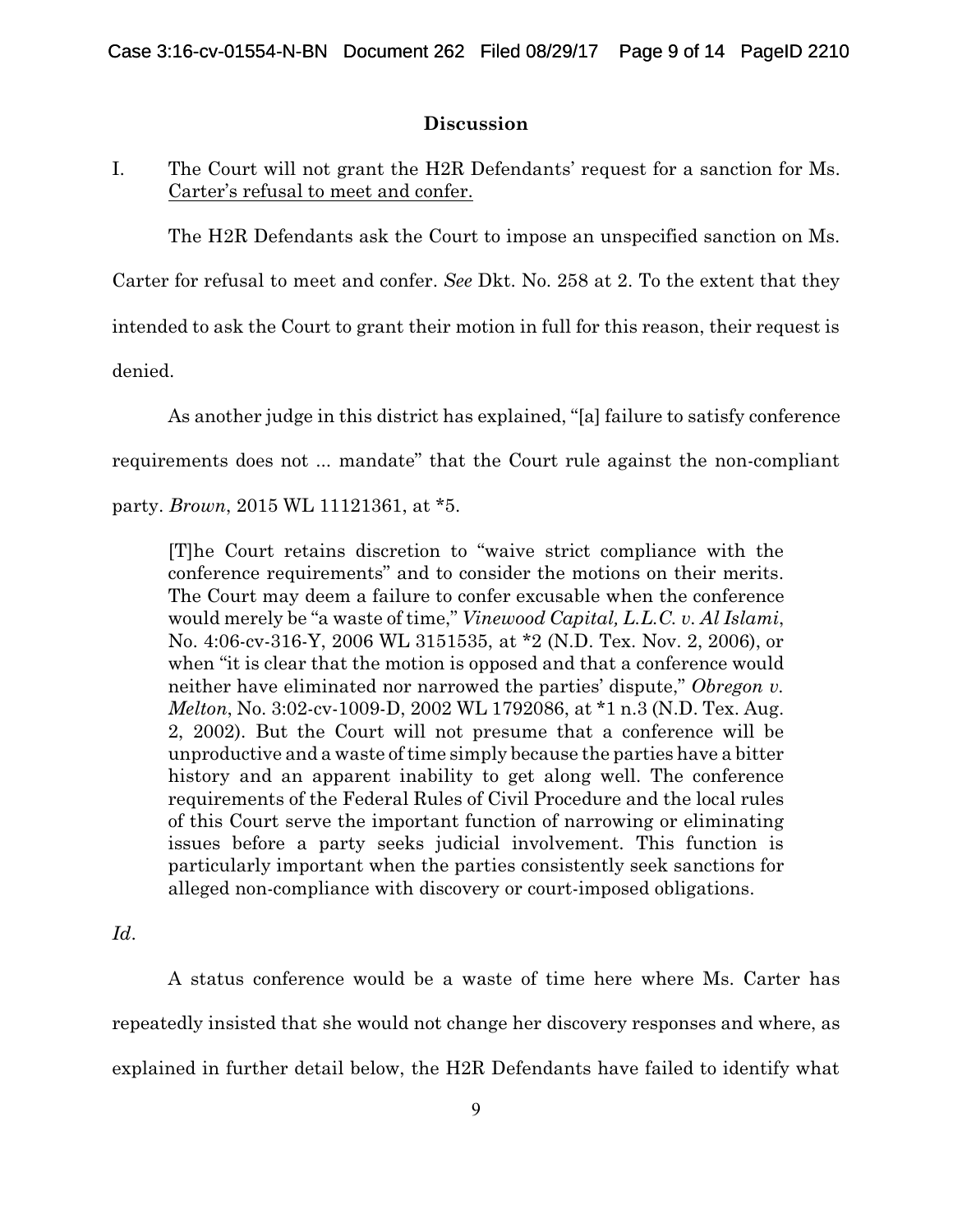requests are even at issue.

"[F]urther delay in addressing the motion[] to compel would [also] not comport with the overriding principle set forth in Fed. R. Civ. P. 1 that the courts construe and administer the Federal Rules of Civil Procedure 'to secure the just, speedy, and inexpensive determination of every action and proceeding.' Consequently, the Court will overlook [any] failures to confer. Of course, the failures to confer may impact the availability of sanctions should the Court grant the motion[], *see* FED. R. CIV. P.  $37(a)(5)(A)(i)$ , and an exhibited lack of cooperation by [one party or the other] may constitute 'other circumstances [that] make an award of expenses unjust,' *see* FED. R. CIV. P. 37(a)(5)(B)." *Brown*, 2015 WL 11121361, at \*5; *accord Mitchell v. Univ. of La. Sys.*, No. Civ. A. 13-820-JWD, 2015 WL 1540532, at \*5 (M.D. La. Apr. 7, 2015) ("Defendant's failure to conduct or attempt to conduct a proper Rule 37(a) conference prior to filing its Motion to Compel is grounds for denial. *Shaw Grp. Inc. v. Zurich Am. Ins. Co.*, No. 12-257, 2014 WL 4373197, at \*3 (M.D. La. Sept. 3, 2014). Defendant should have first met and conferred with Plaintiff and then, if the discovery issues could not be resolved between the parties, sought leave of court to file an untimely Motion to Compel. Nevertheless, in light of Plaintiff's voluminous productions and untimely written discovery responses, the court will proceed to the merits of Defendant's Motion to Compel and consider Defendant's failure to conduct a proper Rule 37(a) conference when determining whether to award any sanctions.").

The Court nevertheless warns the parties that they each must properly confer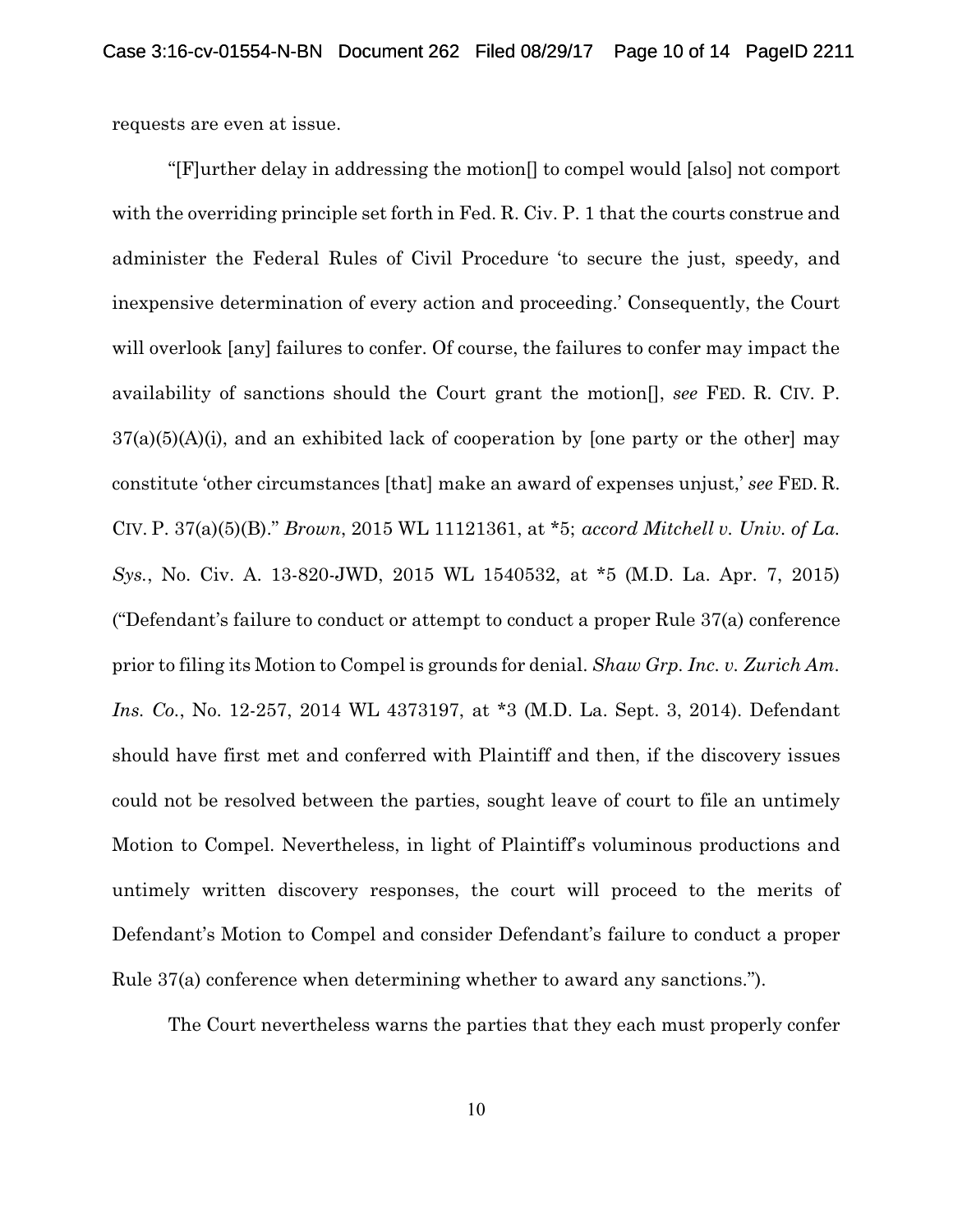going forward before filing any discovery motions. Any future discovery motions may be decided against the non-compliant party in the future.

#### II. The H2R Defendants have failed to adequately support their motion.

The moving party is likely to succeed on a motion to compel where, as here, the party resisting discovery refuses to meet and confer and, therefore, waives her opportunity to buffer her objections with a formal response. "As noted above, the party resisting discovery must show specifically how each discovery request at issue is not relevant or otherwise objectionable, and an objecting party must, in response to a motion to compel, urge and argue in support of his objection to a request, or the objection will be waived or deemed abandoned. But more is still required of a party moving to compel under Rule 37(a) than [the H2R Defendants] provide through [their] MTC." *Harrison v. Wells Fargo Bank, N.A.*, No. 3:13-cv-4682, 2016 WL 1392332, at \*6 (N.D. Tex. April 8, 2016). A motion to compel may nevertheless fail if the movant fails to even minimally support it. That is the case here.

Federal Rule of Civil Procedure 7(b)(1)(B) requires the moving party to "state with particularity the grounds for seeking the order." FED. R. CIV. P.  $7(b)(1)(B)$ . As the undersigned has previously explained to the parties in this case, "[t]he moving party's duty to do so is especially important where it is filing a motion against [a] pro se litigant[] who, presumably, [would] not [be] well-positioned to speculate as to why the movant might have filed a particular motion and to respond accordingly." Dkt. No. 247 at 10. The moving party must support a motion to compel, in particular, by "identify[ing] the specific Rule 34 requests at issue" and "discuss[ing] how [the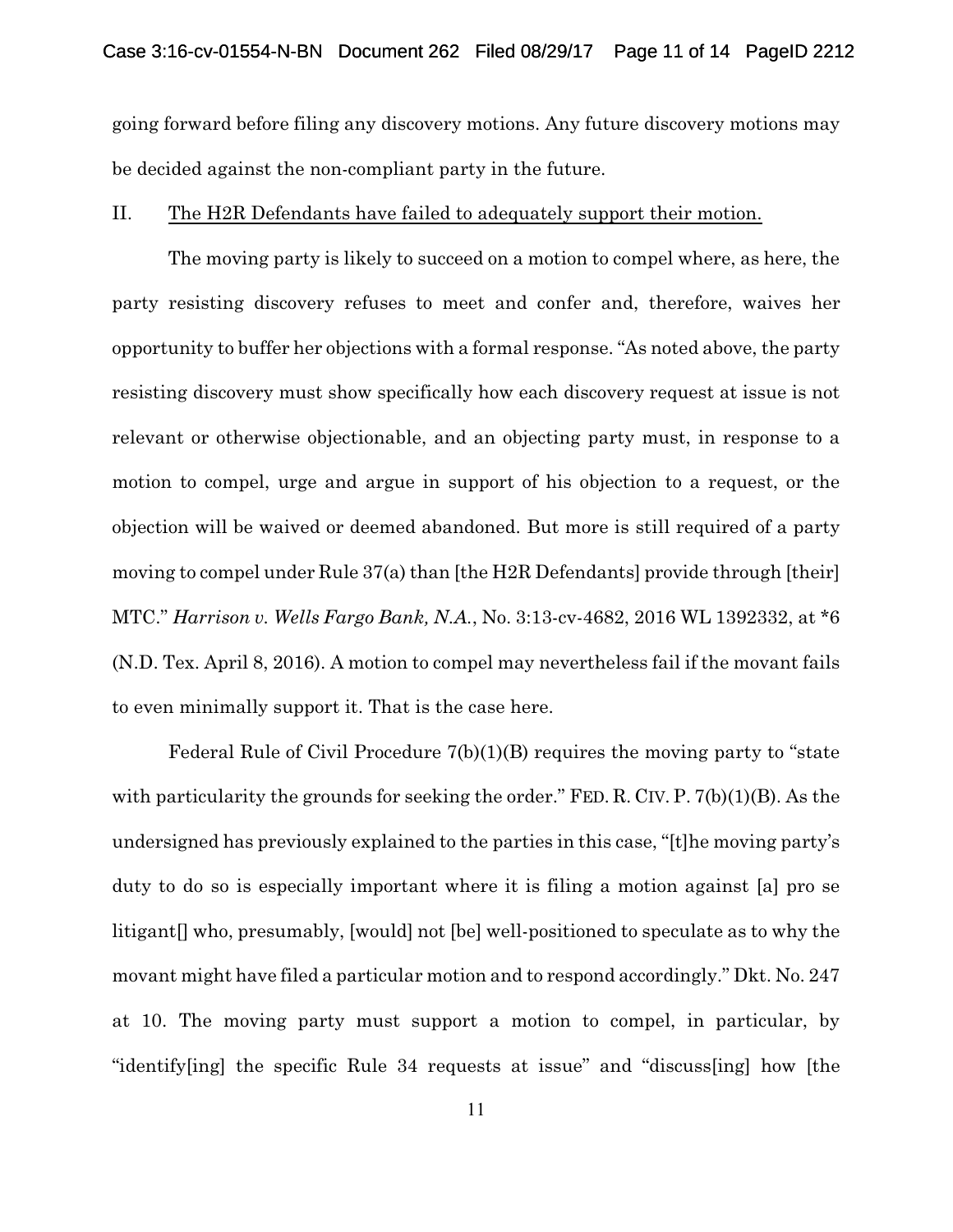opposing party's] responses and document productions are deficient." *Harrison*, 2016 WL 1392332, at  $*6$  (denying plaintiff's motion to compel for these deficiencies, among others).

Here, the H2R Defendants do not identify the specific Rule 34 requests at issue. Nor do they at all explain why they contend that Ms. Carter's responses are insufficient. They, instead, argue only that:

Plaintiff did respond to Defendants' discovery requests on August 7, 2017, in the sense that she sent a document to Defendants. However, as the Court can see, Plaintiff failed to answer Defendants' discovery requests. *See Exhibit C.*

Dkt. No. 250 at 1. The H2R Defendants largely spend the remainder of their two page motion taking issue with Ms. Carter's failure to make herself available to meet and confer. *See id.* at 1-2.

Some or all of Ms. Carter's responses might be deficient. But the Court will not presume that when the H2R Defendants have not provided the Court with any reason to do so as to any specific request. This is particularly true where, as here, the party resisting discovery appears to raise at least some colorable objections. Ms. Carter objects to the H2R Defendants' first interrogatory because, among other things, "[a] party's social security number is 'clearly irrelevant to the subject matter.'" *See* Dkt. No. 250, Ex. C at 1 (quoting *Smith v. Superior Court in and for San Joaquin County*, 189 Cal. App. 2d 6, 9, 13 (Cal. App. 1961)).

The H2R Defendants have also failed to identify the specific requests that they want Ms. Carter to respond to or what basis they have for their motion in their joint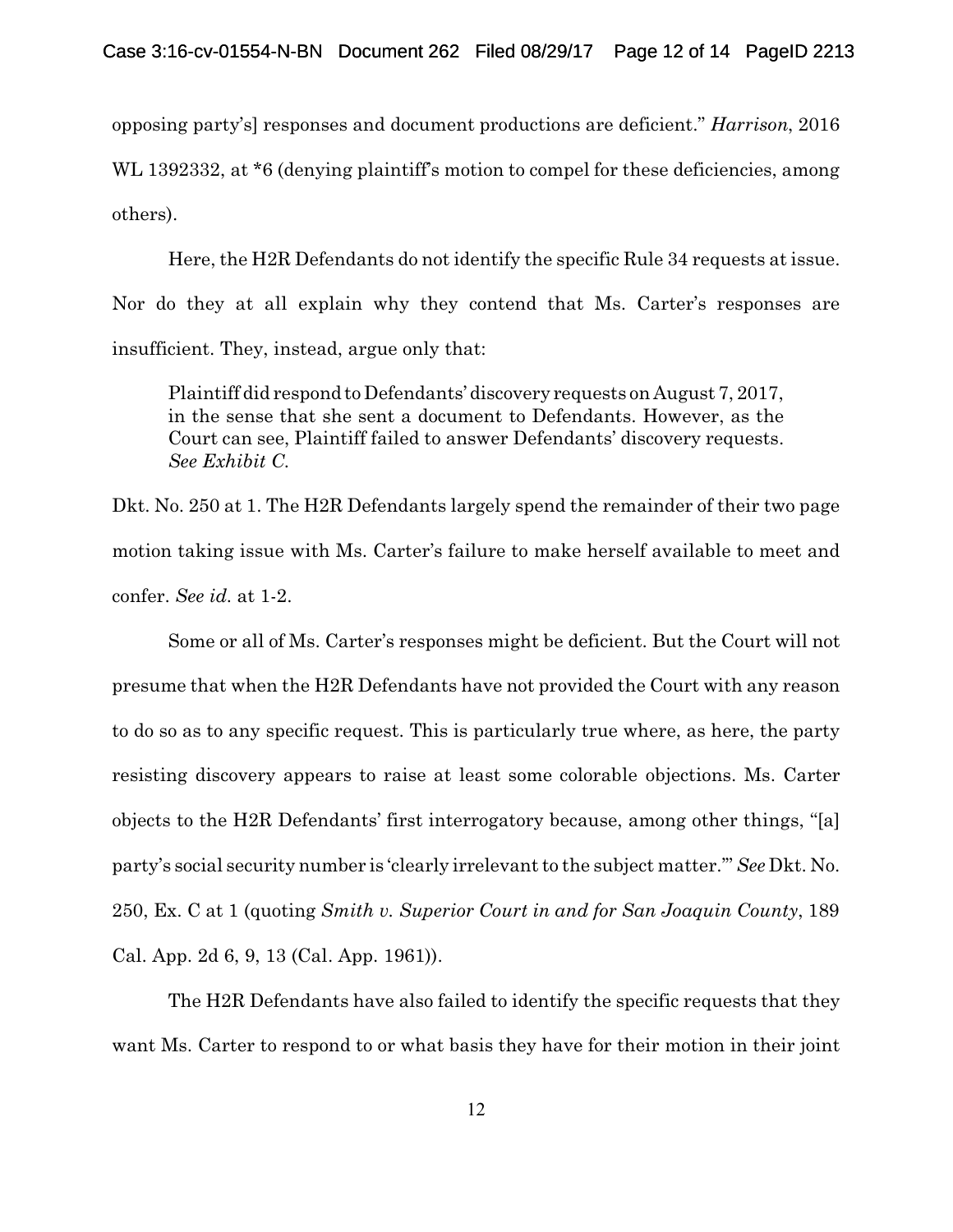status report. But, even if they had, it would have come too late. The H2R Defendants have an obligation to provide the basis for their motion in their initial moving papers. *See Mid-Continent Cas. Co. v. Eland Energy, Inc.*, No. 3:06-cv-1576-D, 2008 WL 80760, at \*3 n.4 (N.D. Tex. Jan. 8, 2008) (declining to consider an argument, in part because "Sundown did not argue 'substantial need' in its motion to compel; this argument cannot therefore provide a basis for reversing a magistrate judge's decision"); *Herrmann Holdings Ltd. v. Lucent Technologies, Inc.*, 302 F.3d 552, 562 n.2 (5th Cir. 2002) (explaining that courts do not consider arguments raised for the first time on oral argument or in a reply brief). With respect to the moving party, the Joint Status Report is merely supposed to summarize the arguments that it has already raised in its motion.

The Court DENIES the H2R Defendants' motion to compel for these reasons.

III. It would be unjust to grant Ms. Carter an award of expenses for the H2R Defendants' unsuccessful motion.

Rule  $37(a)(5)(B)$  provides that, if a motion to compel is denied, "the court ... must, after giving an opportunity to be heard, require the movant, the attorney filing the motion, or both to pay the party ... who opposed the motion its reasonable expenses incurred in opposing the motion, including attorney's fees," "[b]ut the court must not order this payment if the motion was substantially justified or other circumstances make an award of expenses unjust." FED. R. CIV. P. 37(a)(5)(B).

The Court cannot determine whether the H2R Defendants' motion is substantially justified because, as explained above, they have failed to sufficiently